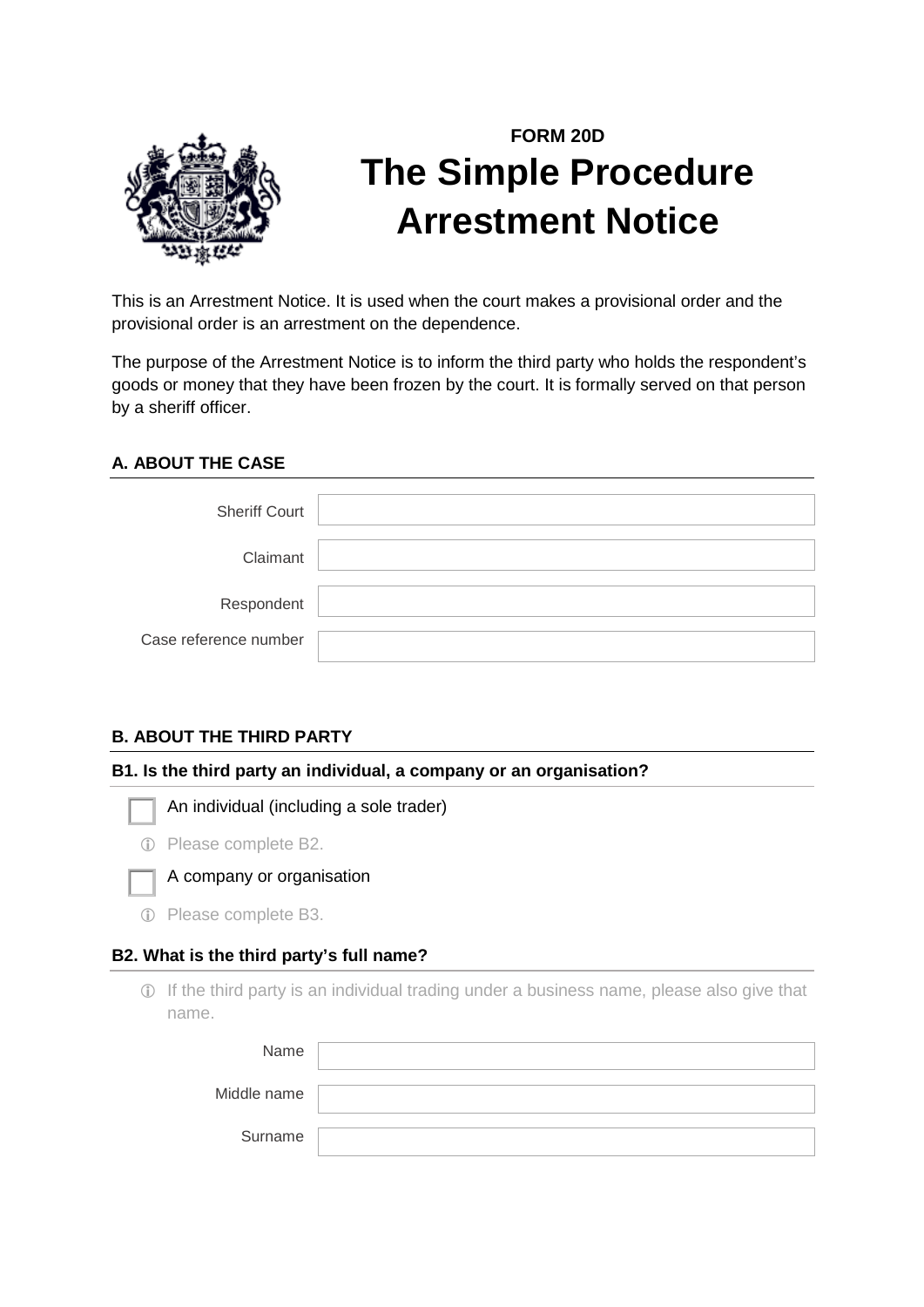Trading name (if any)

## **B3. What is the third party's company name or organisation name?**

- If the third party is a company (which might be indicated by 'Limited', 'Ltd' or 'plc' after its name), please give the full name of that company and the company registration number.
- You can check the name of a company on the Companies House website.

| Name                                                          |  |
|---------------------------------------------------------------|--|
| Company type                                                  |  |
| Company registration<br>number (if limited company<br>or LLP) |  |
| Trading name (if any)                                         |  |

#### **B4. What are the third party's contact details?**

| Address       |  |
|---------------|--|
| City          |  |
| Postcode      |  |
| Email address |  |

## **C. PROTECTED MINIMUM BALANCE**

- Section 73F of the Debtors (Scotland) Act 1987 prevents the arrestment of money held by a bank or other financial institution below a certain minimum balance if various conditions are met.
- This Part of the Form identifies whether the Protected Minimum Balance applies to this arrestment.

#### **C1. Is the respondent an individual?**



Please complete C2.

No

The Protected Minimum Balance does not apply. Go to Part D.

#### **C2. Is the third party a bank or other financial institution?**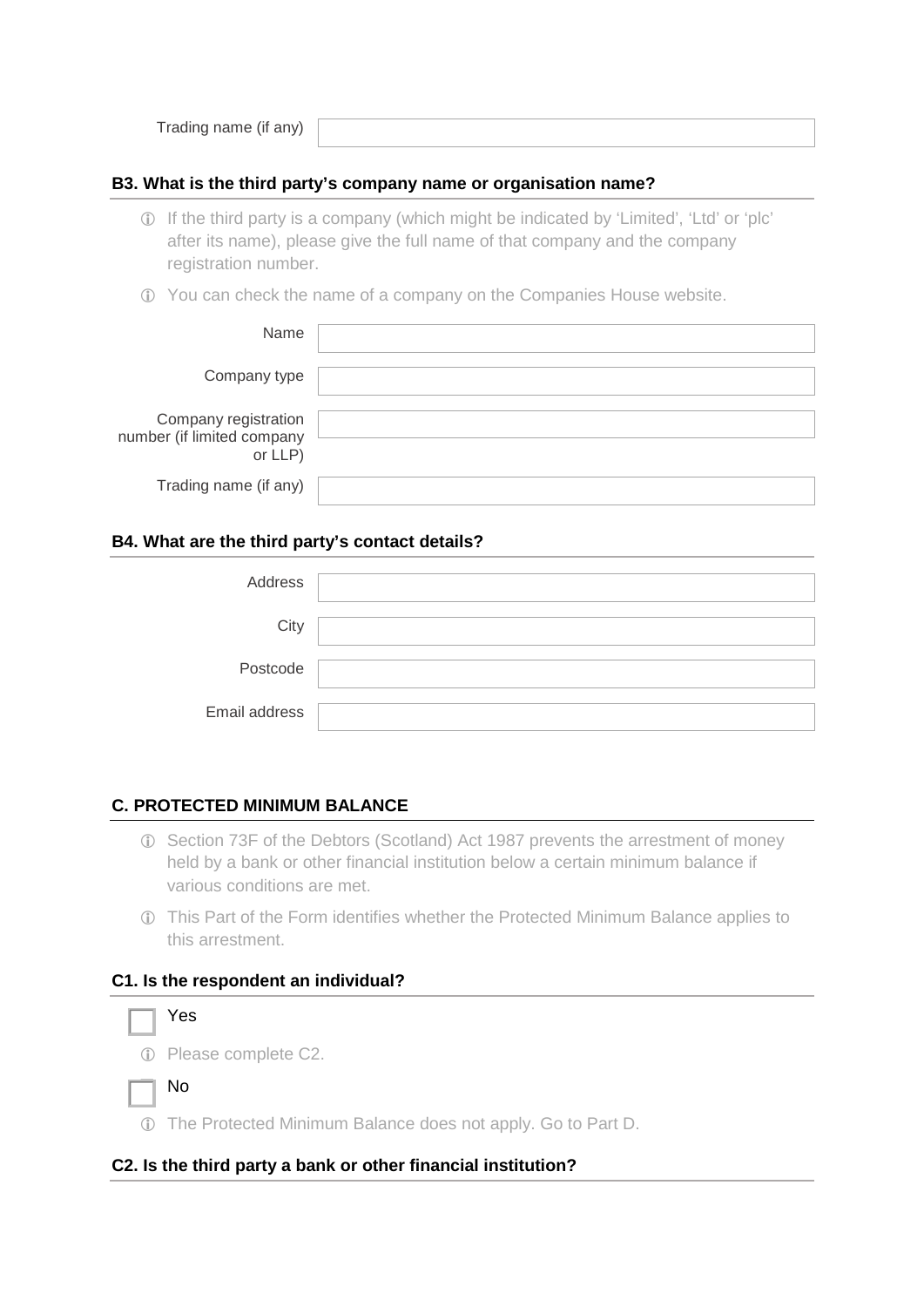See section 73F(5) of the Debtors (Scotland) Act 1987 for a definition of bank or other financial institution.

Please complete C3.

| I |
|---|
|   |

The Protected Minimum Balance does not apply. Go to Part D.

## **C3. Is the bank account one to which section 73F of the Debtors (Scotland) Act 1987 applies?**



Yes

The Protected Minimum Balance applies. Please complete C4.

The Protected Minimum Balance does not apply. Go to Part D.

#### **C4. If it applies, what is the Protected Minimum Balance?**

 Insert the Protected Minimum Balance, which is calculated in accordance with section 73F(4).

Protected Minimum Balance, if applicable

## **D. ABOUT THE ARRESTMENT ON THE DEPENDENCE**

| Date of order for arrestment<br>on the dependence |  |
|---------------------------------------------------|--|
| Name of sheriff officer                           |  |
| Address                                           |  |
| Witness                                           |  |
| Method of formal service                          |  |
| Date and time of formal<br>service                |  |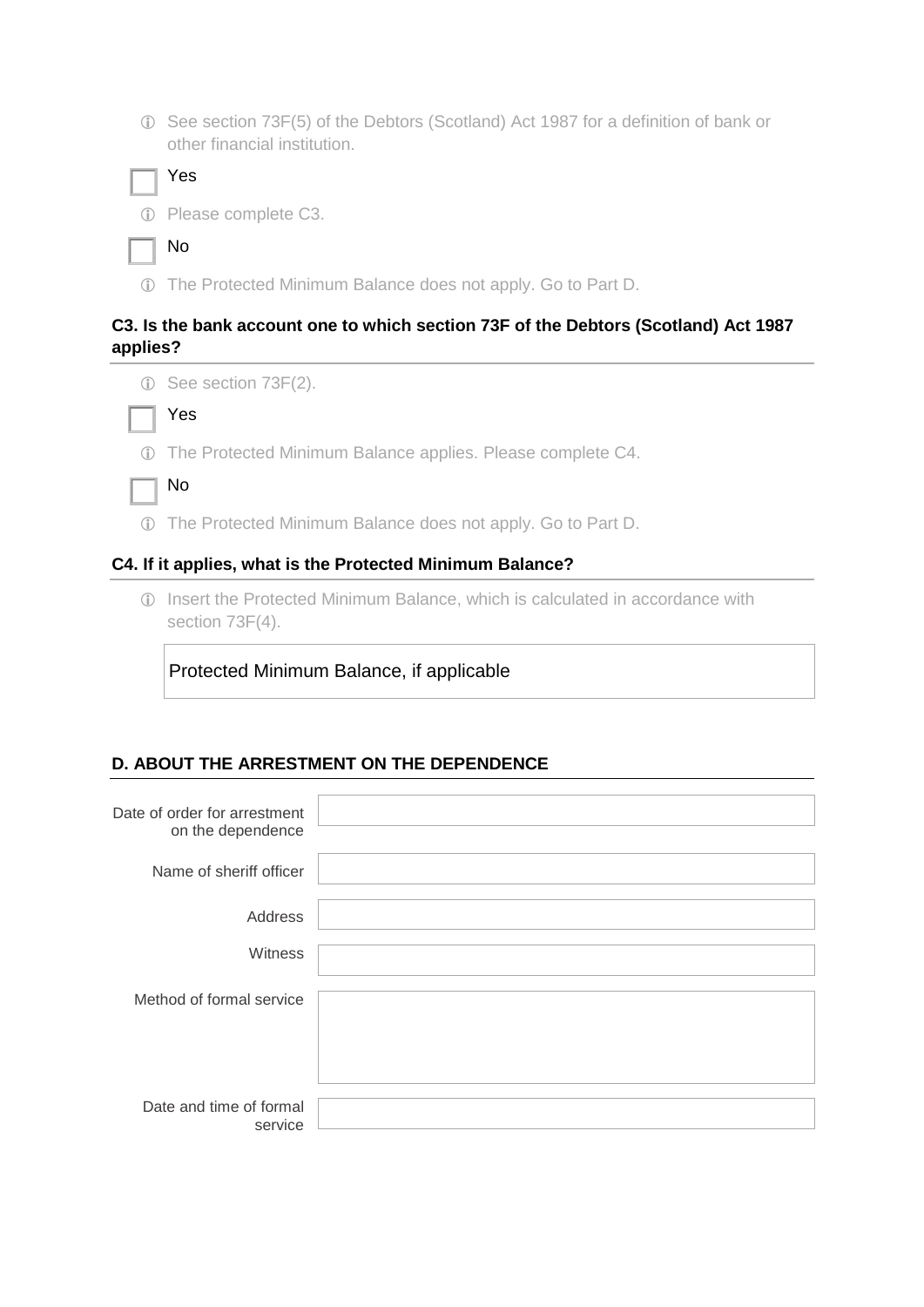**IN HER MAJESTY'S NAME AND AUTHORITY AND IN NAME AND AUTHORITY OF THE SHERIFF**, the sheriff officer arrests in your hands:

- any moveable property that belongs to the respondent, and
- the following sum of money, more or less, that is due by you to the respondent or to another person on behalf of the respondent

Sum arrested The sum arrested, in excess of the Protected Minimum Balance where applicable.

Signature of sheriff officer

## **E. DUTIES OF THE THIRD PARTY**

#### **E1. Compliance with the arrestment**

You must retain anything that has been arrested in your hands under arrestment until one of the following things happens:

- the court makes an order transferring them to the claimant, or
- the court makes another order telling you what to do with them.
- **You should take legal advice before you hand over any goods to the respondent or pay any money to the respondent or someone else on behalf of the respondent.**

#### **E2. Duty of disclosure**

 Section 73G of the Debtors (Scotland) Act 1987 requires you to disclose certain information to the claimant.

You must disclose to the claimant the nature and value of the goods and money which have been attached by this arrestment.

You must do this within the period of 3 weeks beginning with the day on which this arrestment is formally served on you.

You must make your disclosure using the form in Schedule 8 to the Diligence (Scotland) Regulations 2009.

You must also send a copy of the disclosure to:

- the respondent, and
- so far as known to you, any other relevant person.

A relevant person is someone (either solely or in common with the respondent):

• who owns or claims to own the attached goods, or